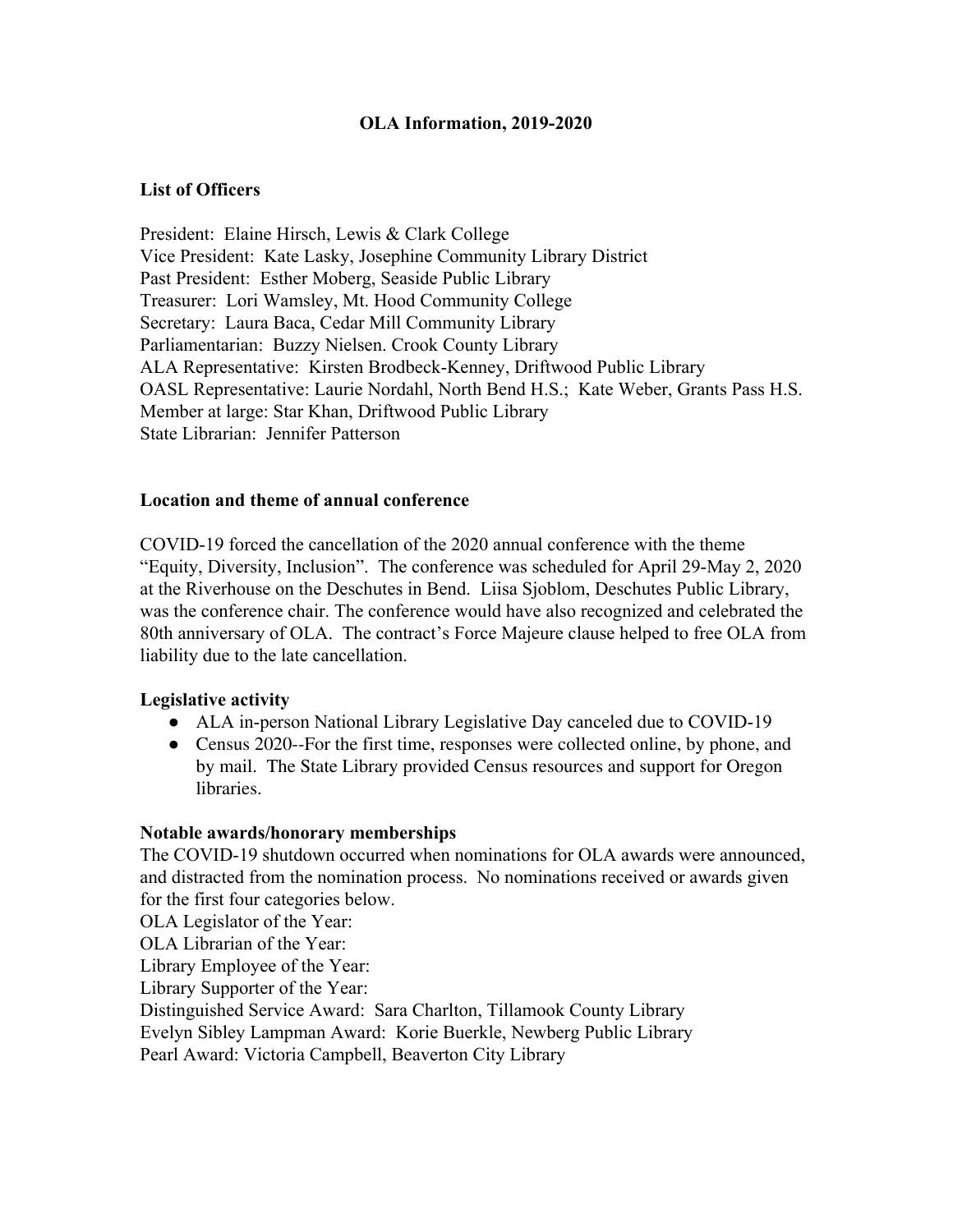## **Outstanding events that you remember**

## **COVID-19**

The global pandemic upended plans for the second half of the OLA fiscal year including cancellation of the annual conference. The following public statements were released:

- OLA Statement to Close Public, Academic, Tribal and Special Libraries 03/18/20
- OLA and Intellectual Freedom Committee Joint Recommendation on Contact Tracing 06/18/20
- OLA Statement Against Public Library Layoffs 08/07/20

# **Equity, Diversity, and Inclusion (EDI)**

- Equity, Diversity, Inclusion named as 2020 conference theme
- EDI Task Force established to develop an EDI Plan for OLA. Task Force chairs were Marci Ramiro Jenkins, McMinnville Public Library, and Martín Blasco, Washington County Cooperative Library Services.
- EDI Task Force develops and presents Task Force recommendations to OLA Board 04/29/20. Recommendations for improvement fall under three broad categories: 1) Affirm OLA's commitment to Equity, Diversity, Inclusion, and Anti-Racism. 2) Improve the diversity within OLA with recruitment, retention, and support. 3) Support anti-racist libraries and librarianship in Oregon with educational resources.
- EDI Special Committee established with Marci Ramiro Jenkins, McMinnville Public Library, and Alma Plasencia, Salem Public Library, serving as co-chairs. The EDI Committee will meet regularly and serve as advisors to the OLA Board.
- OLA Quarterly 25(2) focused on Equity, Diversity, and Inclusion featuring nine articles by Oregon library workers. The last article in the issue was negatively received by many readers as privileged and racist and the OLA President issued two responses and apologies for the impact of the article. An editorial response was included in the following issue of the OLAQ.
- OLA Strategic Plan includes new area of focus to actively commit to being an equitable, diverse, inclusive, and anti-racist organization.

**Strategic Planning 2020-2023.** Vice President/President-elect Kate Lasky and Past President Jane Corry collaborated with President Elaine Hirsch in developing an updated three year strategic plan for OLA which was approved by the Board at the August 2020 board meeting. A membership survey with 194 responses informed the strategic plan. The three areas of focus are: 1) Actively commit to being an equitable, diverse, inclusive, and anti-racist organization 2) Strengthen OLA's leadership and advocacy role across the state and 3) Increase engagement in OLA and enrich the membership experience.